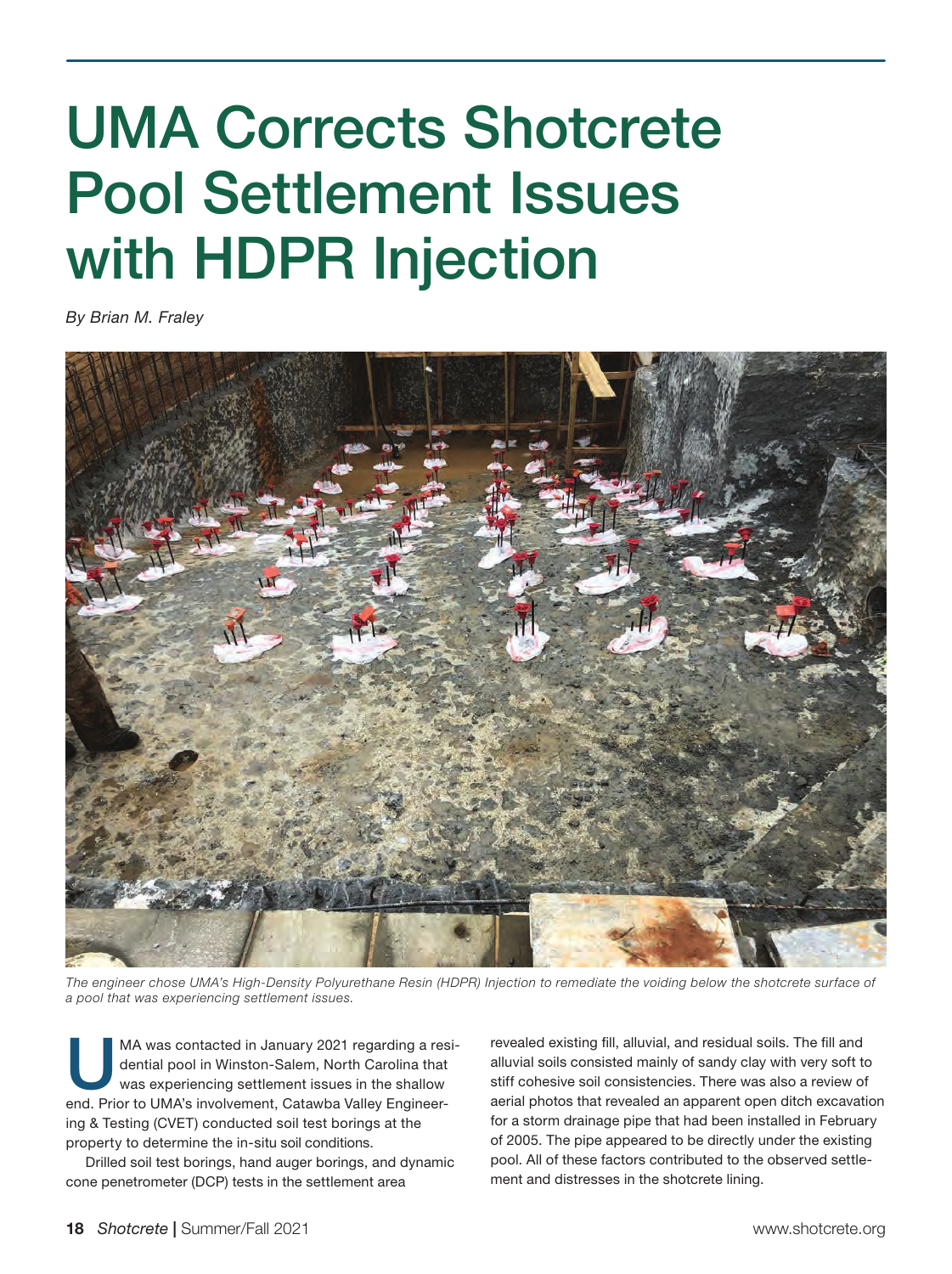

*HDPR was injected by performing a series of Deep Injections (DIs) at increments of 3 ft below the bottom of the pool to a final depth of 9 ft.* 

Based on the findings, CVET recommended UMA's High-Density Polyurethane Resin (HDPR) Injection to remediate the voiding below the shotcrete surface. UMA's approach was to eliminate future settlement by densifying the low consistency soils and filling the void space without lifting the pool and causing potential damage to the reinforced shotcrete structure.

UMA determined that injecting HDPR by performing Deep injections (DIs) was the best method to solve this problem. The plan was to perform a series of DIs at increments of 3 ft (0.9 m) below the bottom of the pool to a final depth of 9 ft. (2.7 m) The pool treatment area consisted of approximately 640 ft<sup>2</sup> (60 m<sup>2</sup>) with DIs placed on approximate 3 ft centers.

Extreme caution had to be exercised, because if the structure was lifted, even the slightest cracking in the shotcrete surface could cause more damage. UMA deployed laser measuring devices capable of measuring tolerances within 1/16 in. (1.6 mm). In addition to monitoring elevations, avoiding further damage, and alleviating pore pressure increases from excess water, crews had to methodically inject material by periodically "jumping" back and forth between the shallow and deep ends. This made the process slower than working in a single area because equipment had to be constantly moved and re-calibrated. Despite the additional time required, the work was done effectively and damage-free. The client's pool technician repaired the surface of the pool following UMA's injections.

Injections, like the type performed by UMA, can salvage quality work performed by pool shotcrete contractors. Having geotechnical information is a luxury that not every homeowner or shotcrete pool enthusiast can afford or even knows that they need. The damage caused at the Winston-Salem pool was due to subsurface construction of the site



*The settlement was easily corrected, and voids were filled without the need to rip out and replace the valuable shotcrete.*



*UMA deployed laser measuring devices capable of measuring tolerances within 1/16 of an inch to ensure that no lifting or shotcrete damage occurred.*